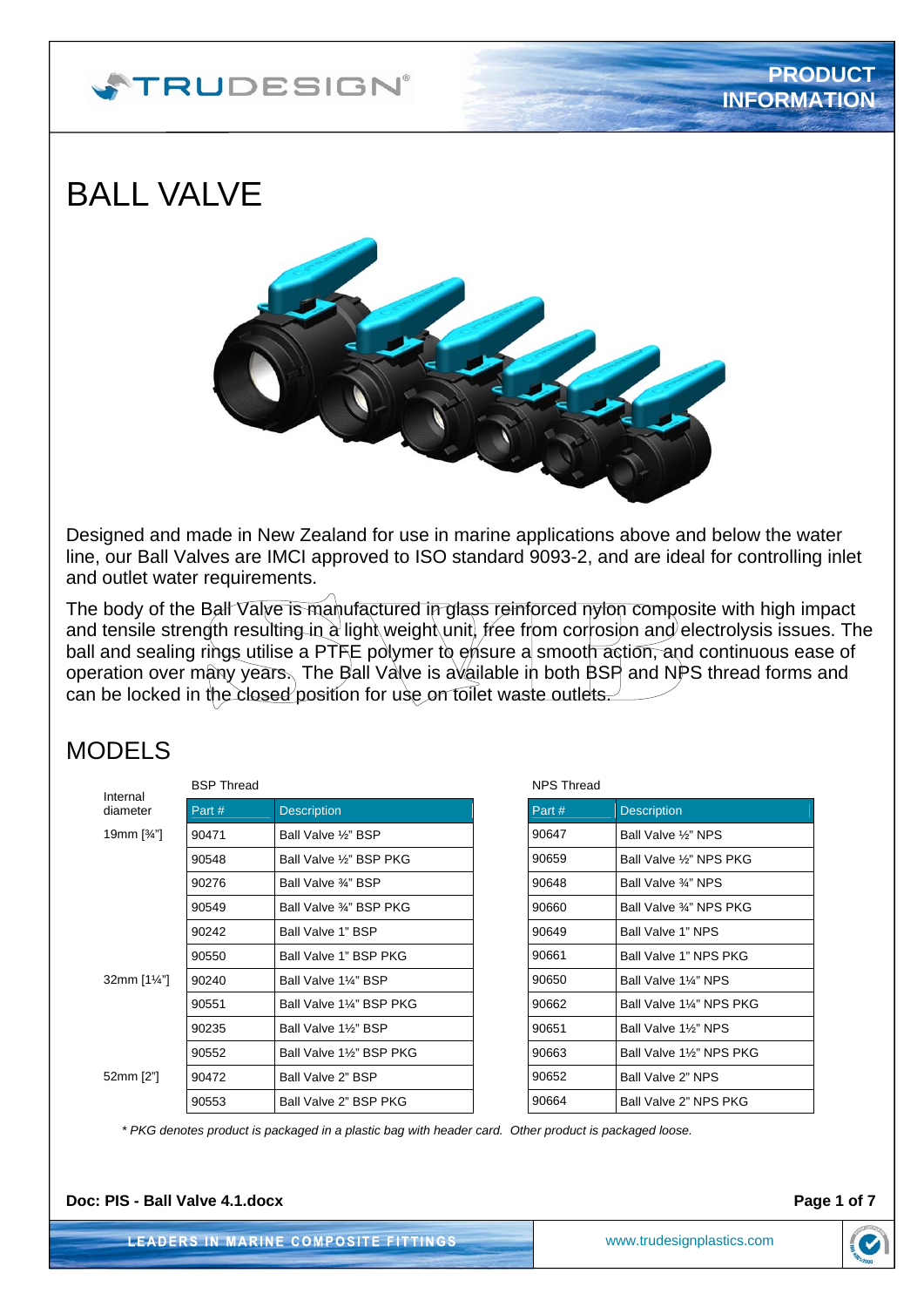

**LEADERS IN MARINE COMPOSITE FITTINGS** 

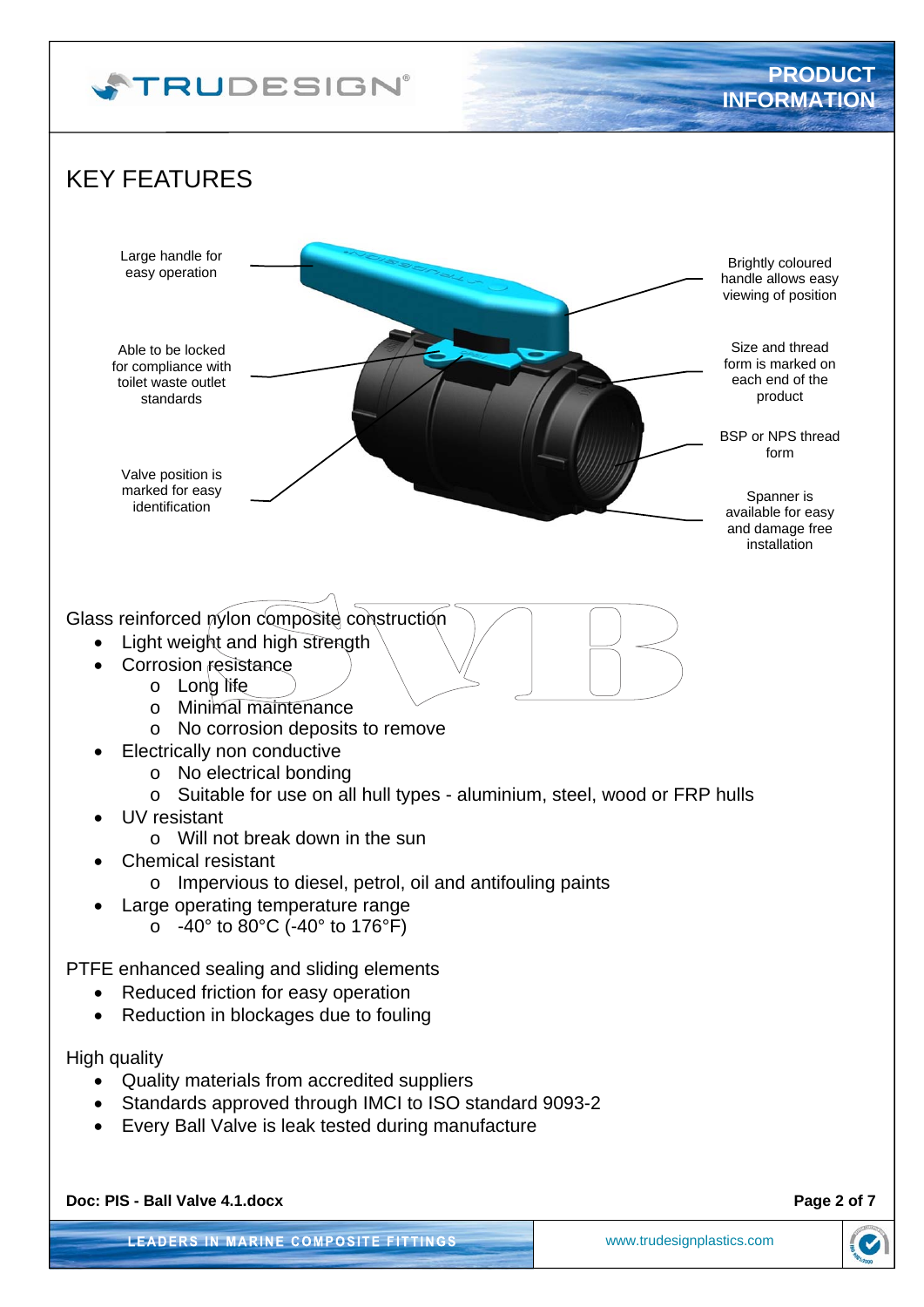





# WEIGHT

| <b>Internal Diameter</b> | <b>Thread Size</b>                 | Weight (g) | Weight (oz) |
|--------------------------|------------------------------------|------------|-------------|
| 19mm $[34$ "             | $\frac{1}{2}$ , $\frac{3}{4}$ , 1" | 300        | 10.6        |
| 32mm $[1\frac{1}{4}]$    | $1\frac{1}{4}$ , $1\frac{1}{2}$    | 450        | 15.9        |
| 52mm [2"]                | ን"                                 | 700        | 24.7        |

# Standard 8099 for locking of toilet waste outlets.

**STANDARDS** 

# **SPECIFICATIONS**

The connecting threads on each end of the Ball Valves are a parallel thread form. These parallel threads are designed so that thread tape is wound onto a male skin fitting or tail then screwed into the ball valve. The advantage of parallel threads over tapered is that there is maximum

Mixing parallel and tapered threads can cause strength and sealing problems as the engagement

Ball Valves are available in;

- BSP (British Standard Pipe)
- NPS (National Pipe Straight)

engagement between the mating threads providing a strong and watertight seal.

can frequently be only a few turns.

- 
- 

*ISO 9093-2 Small craft -- Seacocks and through-hull fittings -- Part 2: Non-metallic* 

In meeting ISO 9093-2, our Ball Valves have been tested with a 155kg load hanging off a hose fitting while connected to our Skin Fitting as shown.

The locking feature allows the Ball Valve to comply with US Coast Guard Regulation 33 CFR 159.7 and ISO

Tru-Design Ball Valves are certified by the International Marine Certification Institute (IMCI) to meet;

**STRUDESIGN**®



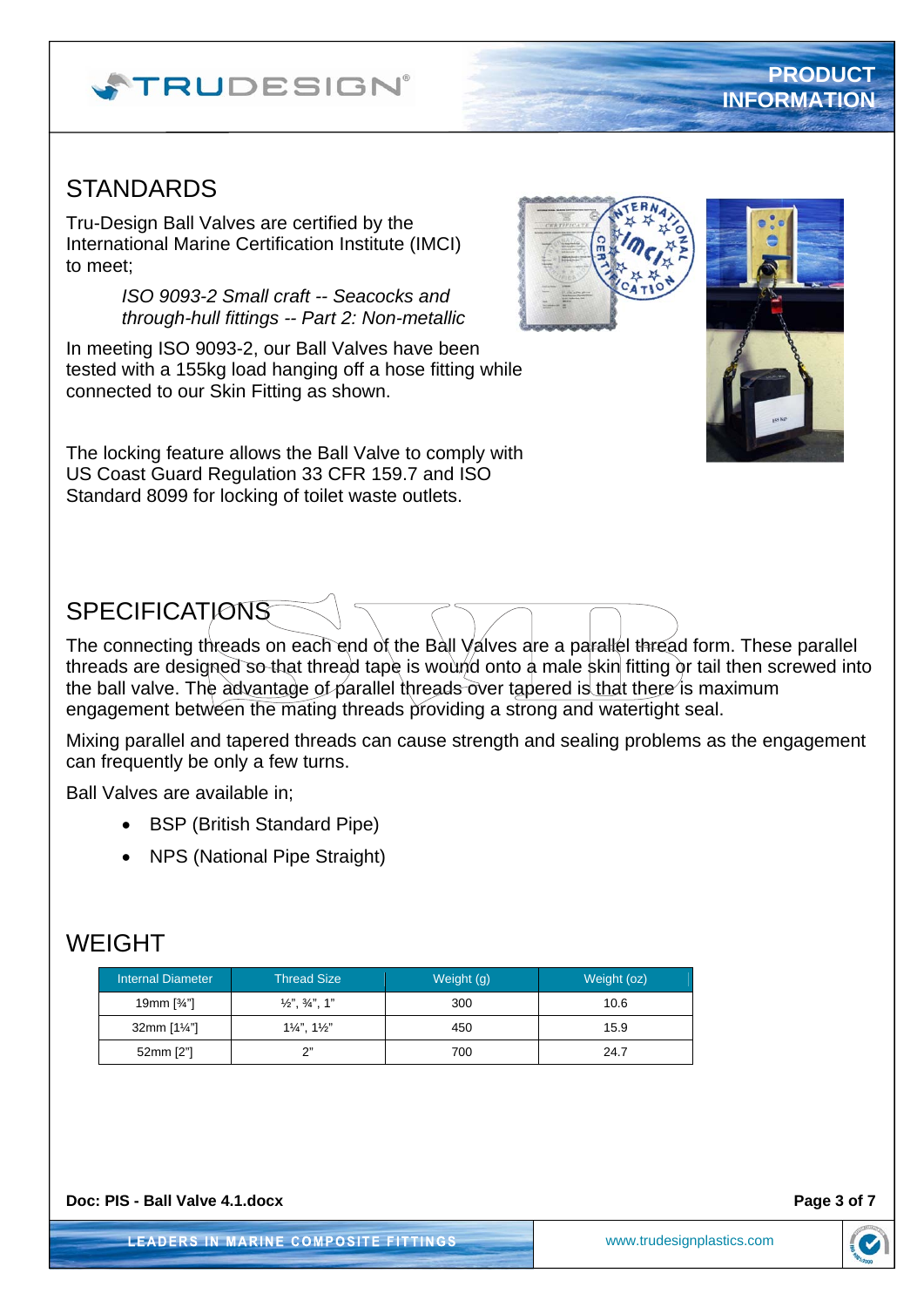

## DIMENSIONS

All dimensions nominal.

19mm [¾"] ID ½" BSP, ¾" BSP, 1" BSP

½" NPS, ¾" NPS, 1" NPS



**Doc: PIS - Ball Valve 4.1.docx Page 4 of 7 Page 4 of 7** 

**PRODUCT**

**INFORMATION**

**LEADERS IN MARINE COMPOSITE FITTINGS** 

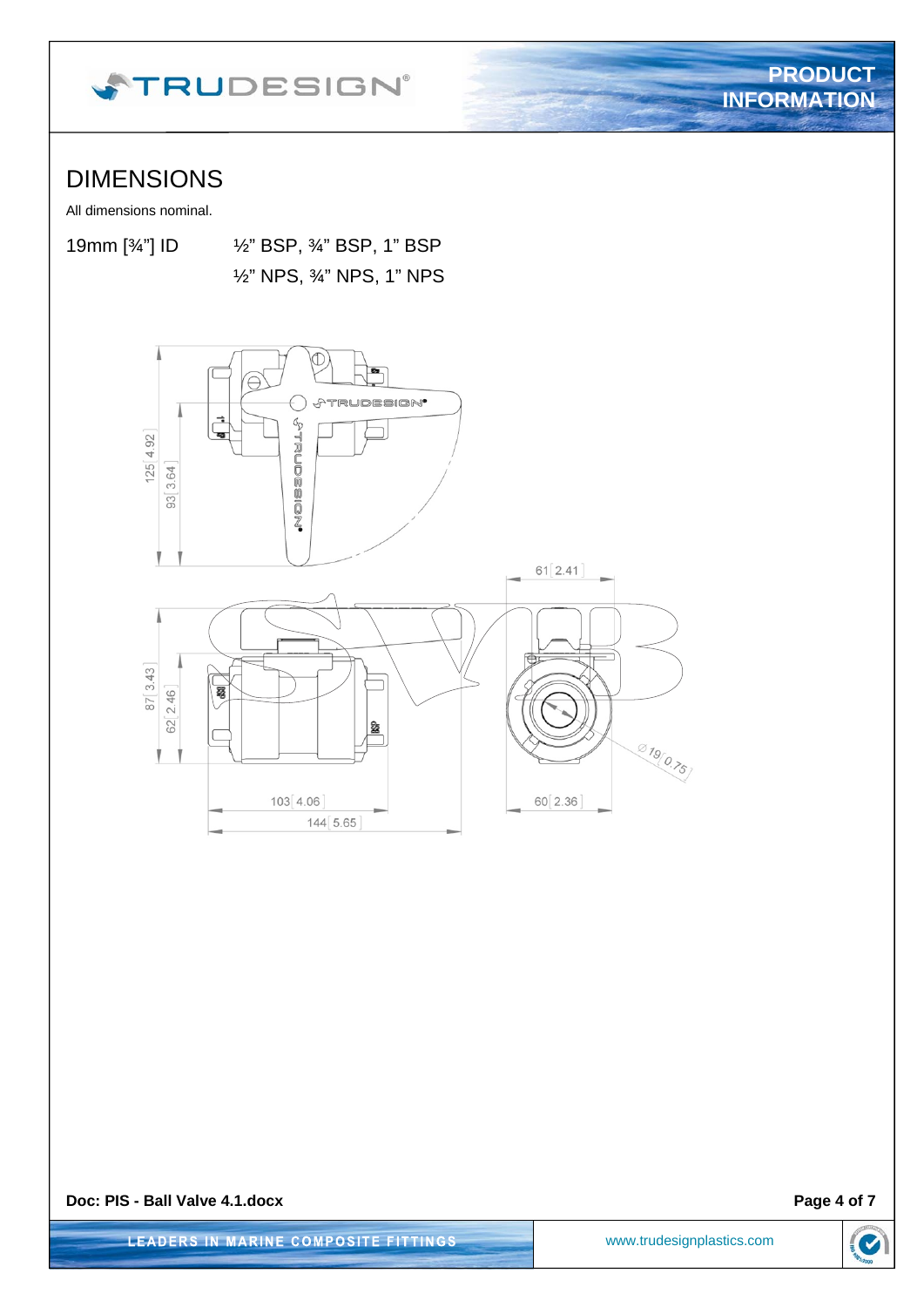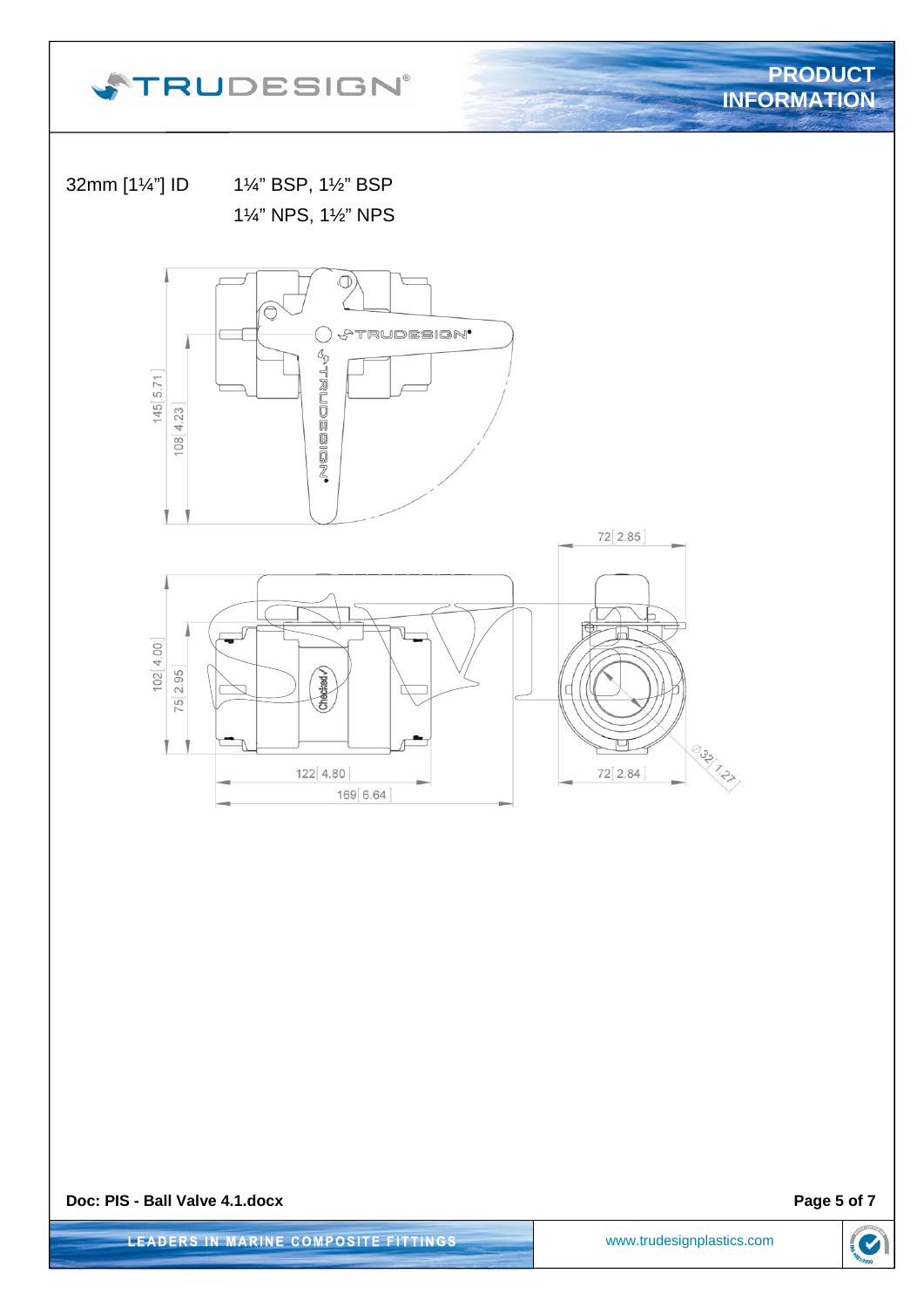